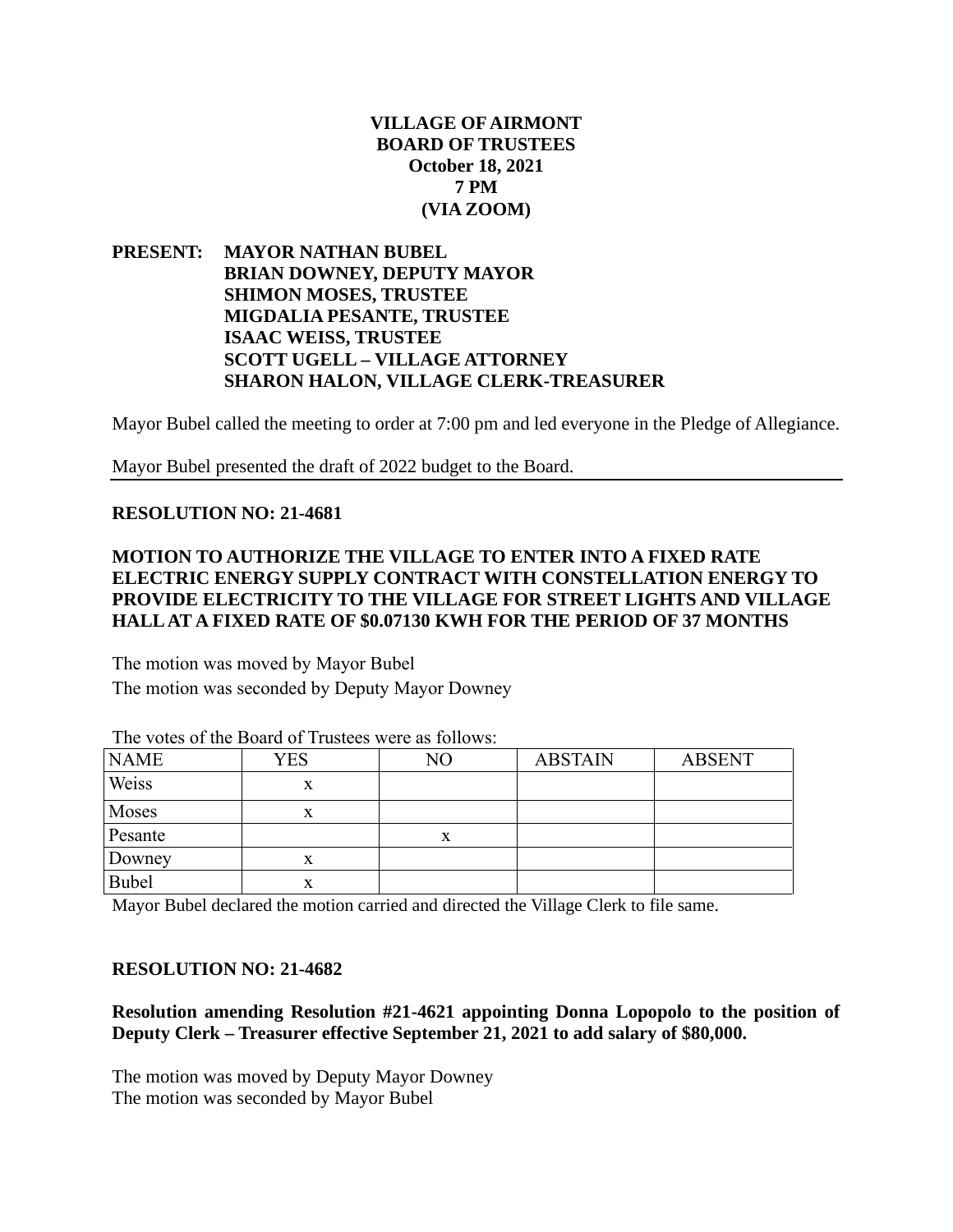The votes of the Board of Trustees were as follows:

| <b>NAME</b>  | YES | NΟ | <b>ABSTAIN</b> | <b>ABSENT</b> |
|--------------|-----|----|----------------|---------------|
| Weiss        | x   |    |                |               |
| Moses        | x   |    |                |               |
| Pesante      |     |    | x              |               |
| Downey       | X   |    |                |               |
| <b>Bubel</b> | x   |    |                |               |

Mayor Bubel declared the motion carried and directed the Village Clerk to file same.

### **RESOLUTION NO: 21-4683**

### **MOTION TO SET PUBLIC HEARING FOR 2022 GARBAGE CONTRACT OCTOBER 28, 2021 AT 4PM.**

The motion was moved by Mayor Bubel The motion was seconded by Deputy Mayor Downey

The votes of the Board of Trustees were as follows:

| <b>NAME</b> | <b>YES</b> | NΟ | <b>ABSTAIN</b> | <b>ABSENT</b> |
|-------------|------------|----|----------------|---------------|
| Weiss       | x          |    |                |               |
| Moses       | л          |    |                |               |
| Pesante     | X          |    |                |               |
| Downey      | X          |    |                |               |
| Bubel       | x          |    |                |               |

Mayor Bubel declared the motion carried and directed the Village Clerk to file same.

### **RESOLUTION NO: 21-4684**

## **AUTHORIZE THE VILLAGE TO ENTER INTO 2021 STORMWATER II EDUCATION PROGRAM AGREEMENT**

The motion was moved by Mayor Bubel The motion was seconded by Trustee Weiss

The votes of the Board of Trustees were as follows:

| <b>NAME</b> | YES | NO | <b>ABSTAIN</b> | <b>ABSENT</b> |
|-------------|-----|----|----------------|---------------|
| Weiss       | л   |    |                |               |
| Moses       | л   |    |                |               |
| Pesante     | л   |    |                |               |
| Downey      |     |    |                |               |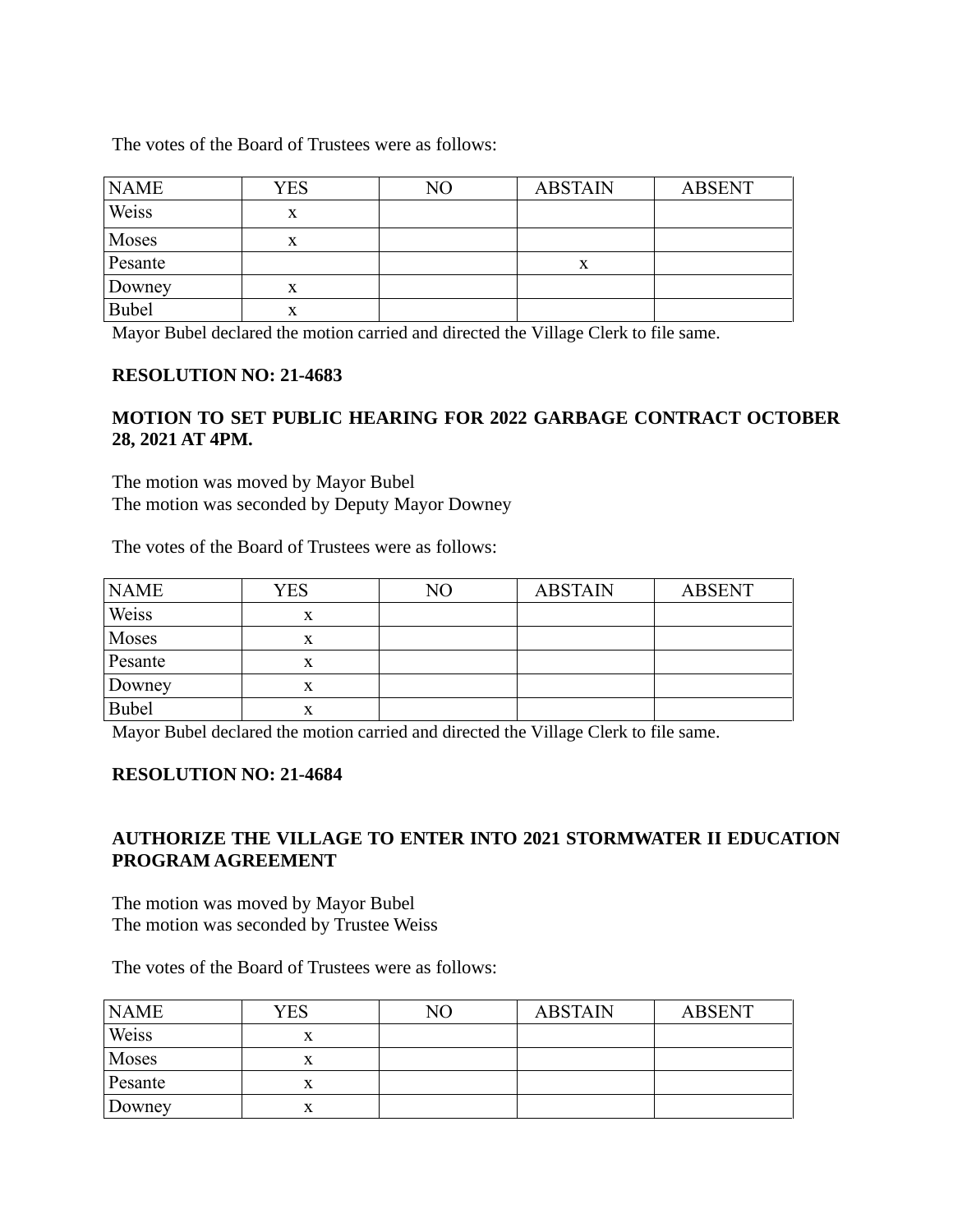| $\mathbf{D}$<br>----- |                                                                                                                                                                                                                                                                                                                  |        |              |
|-----------------------|------------------------------------------------------------------------------------------------------------------------------------------------------------------------------------------------------------------------------------------------------------------------------------------------------------------|--------|--------------|
| - -<br>- - 111        | $\mathbf{r}$ , $\mathbf{r}$ , $\mathbf{r}$ , $\mathbf{r}$ , $\mathbf{r}$ , $\mathbf{r}$ , $\mathbf{r}$ , $\mathbf{r}$ , $\mathbf{r}$ , $\mathbf{r}$ , $\mathbf{r}$ , $\mathbf{r}$ , $\mathbf{r}$ , $\mathbf{r}$ , $\mathbf{r}$ , $\mathbf{r}$ , $\mathbf{r}$ , $\mathbf{r}$ , $\mathbf{r}$ , $\mathbf{r}$ ,<br>. | $\sim$ | $\mathbf{A}$ |

Mayor Bubel declared the motion carried and directed the Village Clerk to file same.

#### **RESOLUTION NO: 21-4685**

## **AUTHORIZING RETURN OF BUILDING DEPARTMENT PERMIT APPLICATION FEE IN THE AMOUNT OF \$377.00 TO GATES OF ZION CEMETARY**

The motion was moved by Mayor Bubel The motion was seconded by Trustee Moses

The votes of the Board of Trustees were as follows:

| <b>NAME</b> | <b>YES</b> | NΟ | <b>ABSTAIN</b> | <b>ABSENT</b> |
|-------------|------------|----|----------------|---------------|
| Weiss       |            |    |                |               |
| Moses       |            |    |                |               |
| Pesante     |            |    |                |               |
| Downey      |            |    |                |               |
| Bubel       | л          |    |                |               |

Mayor Bubel declared the motion carried and directed the Village Clerk to file same.

#### **RESOLUTION NO: 21-4686**

## **MOTION TO HIRE TYLER CONJURA AS MEO I (PT) AT AN HOURLY RATE OF \$15.00. AS A PART -TIME EMPLOYEE, MR. CONJURA SHALL NOT EXCEED 17.5 HOURS PER WEEK IN HOURS WORKED.**

The motion was moved by Mayor Bubel The motion was seconded by Trustee Weiss

The votes of the Board of Trustees were as follows:

| <b>NAME</b> | <b>YES</b> | NO | <b>ABSTAIN</b> | <b>ABSENT</b> |
|-------------|------------|----|----------------|---------------|
| Weiss       | X          |    |                |               |
| Moses       | X          |    |                |               |
| Pesante     | X          |    |                |               |
| Downey      | x          |    |                |               |
| Bubel       | x          |    |                |               |

Mayor Bubel declared the motion carried and directed the Village Clerk to file same

### **RESOLUTION NO: 21-4687**

# **MOTION TO HIRE BILL PRESS AS THE VILLAGE OF AIRMONT'S PART TIME CODE ENFORCER AT AN HOURLY RATE OF \$25 PER HOUR TO WORK AFTER**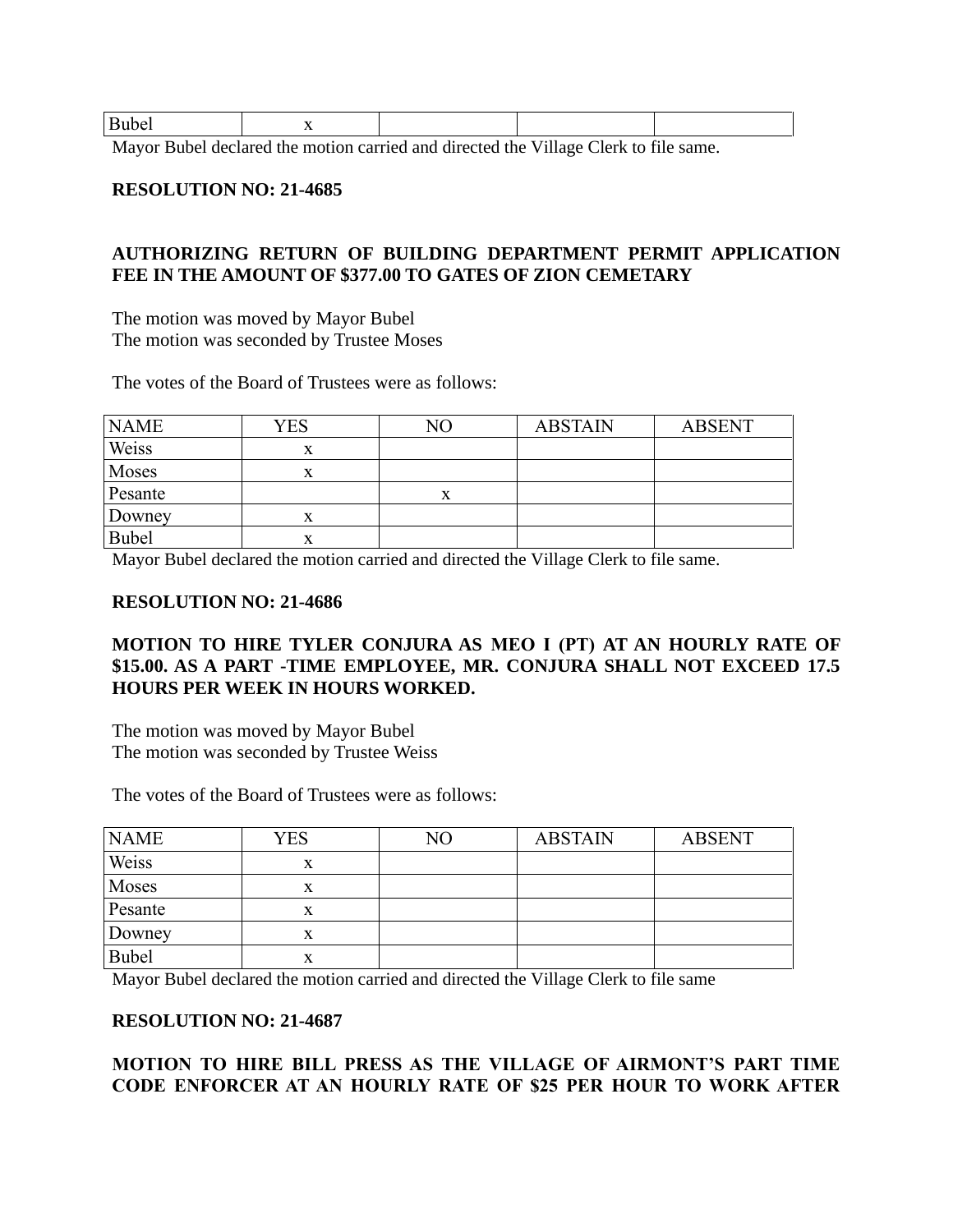## **HOURS AND WEEKENDS A MAXIMUM OF 17 HOURS PER WEEK, AS DIRECTED BY THE MAYOR**

The motion was moved by Mayor Bubel The motion was seconded by Trustee Weiss

The votes of the Board of Trustees were as follows:

| <b>NAME</b>  | <b>YES</b> | NO | <b>ABSTAIN</b> | <b>ABSENT</b> |
|--------------|------------|----|----------------|---------------|
| Weiss        | x          |    |                |               |
| Moses        | X          |    |                |               |
| Pesante      |            | A  |                |               |
| Downey       | x          |    |                |               |
| <b>Bubel</b> | X          |    |                |               |

Mayor Bubel declared the motion carried and directed the Village Clerk to file same.

### **RESOLUTION NO: 21-4688**

### **Resolution approving the printing and mailing of a Airmont Winter newsletter at a cost not to exceed \$2000.00.**

The motion was moved by Mayor Bubel The motion was seconded by Deputy Mayor Downey

The votes of the Board of Trustees were as follows:

| <b>NAME</b> | <b>YES</b> | NO | <b>ABSTAIN</b> | <b>ABSENT</b> |
|-------------|------------|----|----------------|---------------|
| Weiss       | x          |    |                |               |
| Moses       | x          |    |                |               |
| Pesante     |            | X  |                |               |
| Downey      | x          |    |                |               |
| Bubel       | x          |    |                |               |

Mayor Bubel declared the motion carried and directed the Village Clerk to file same.

### **RESOLUTION NO: 21 -4689**

### **Resolution approving the Treasury Abstracts of October 18, 2021 in the amount of \$82,597.89**

The motion was moved by Mayor Bubel The motion was seconded by Trustee Moses

The votes of the Board of Trustees were as follows: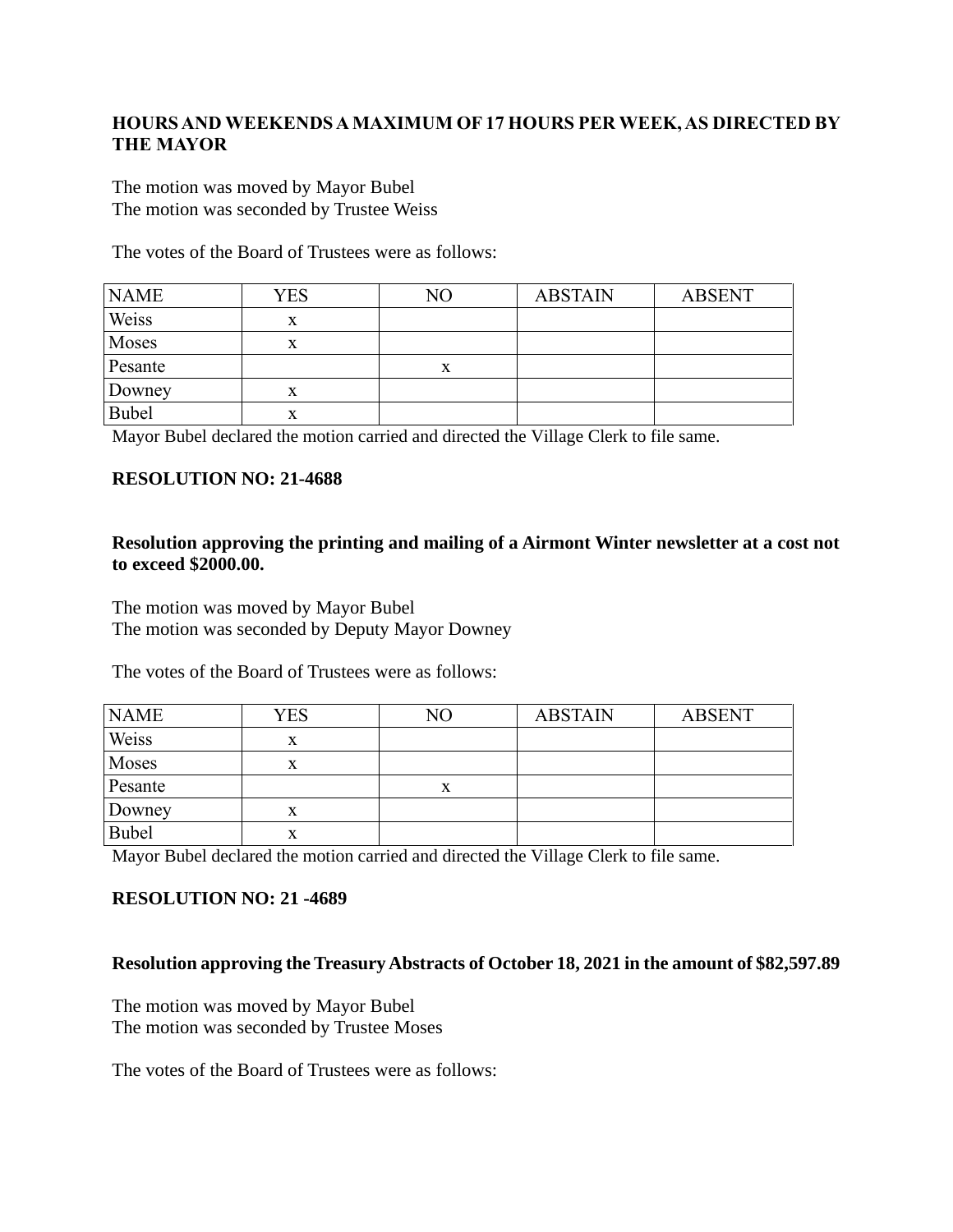| <b>NAME</b>  | <b>YES</b> | NO | <b>ABSTAIN</b> | <b>ABSENT</b> |
|--------------|------------|----|----------------|---------------|
| Weiss        | x          |    |                |               |
| Moses        | л          |    |                |               |
| Pesante      |            | X  |                |               |
| Downey       | x          |    |                |               |
| <b>Bubel</b> | x          |    |                |               |

Mayor Bubel declared the motion carried and directed the Village Clerk to file same.

## **RESOLUTION NO: 21 -4690**

## **Resolution approving the minutes from the Board of Trustees Meeting of October 4, 2021**

The motion was moved by Mayor Bubel The motion was seconded by Trustee Weiss

The votes of the Board of Trustees were as follows:

| <b>NAME</b>  | YES | NO                                                                                  | <b>ABSTAIN</b> | <b>ABSENT</b> |
|--------------|-----|-------------------------------------------------------------------------------------|----------------|---------------|
| Weiss        |     |                                                                                     |                |               |
| Moses        |     |                                                                                     |                |               |
| Pesante      |     | x                                                                                   |                |               |
| Downey       |     |                                                                                     |                |               |
| <b>Bubel</b> |     |                                                                                     |                |               |
|              |     | Mayor Bubel declared the motion carried and directed the Village Clerk to file same |                |               |

Mayor Bubel declared the motion carried and directed the Village Clerk to file same.

## **OLD BUSINESS/NEW BUSINESS**

Deputy Mayor Downey brought up the issue of Ackerman Ave Drainage and Walkway Proposal and the two proposals that he gathered to fix the issue. The Board requested that the Village Clerk send the two proposals to the Village engineer for review.

Mayor Bubel made the following motions:

## **RESOLUTION NO: 21- 4691**

## **TITLE: MOTION TO SCHEDULE A PUBLIC HEARING FOR NOVEMBER 1 2021 AT 7 PM TO OVERRIDE TAX LEVY LIMIT ESTABLISHED IN GENERAL MUNICIPAL LAW SECTION3-C**

The motion was moved by Mayor Bubel The motion was seconded by Trustee Moses

The votes of the Board of Trustees were as follows: